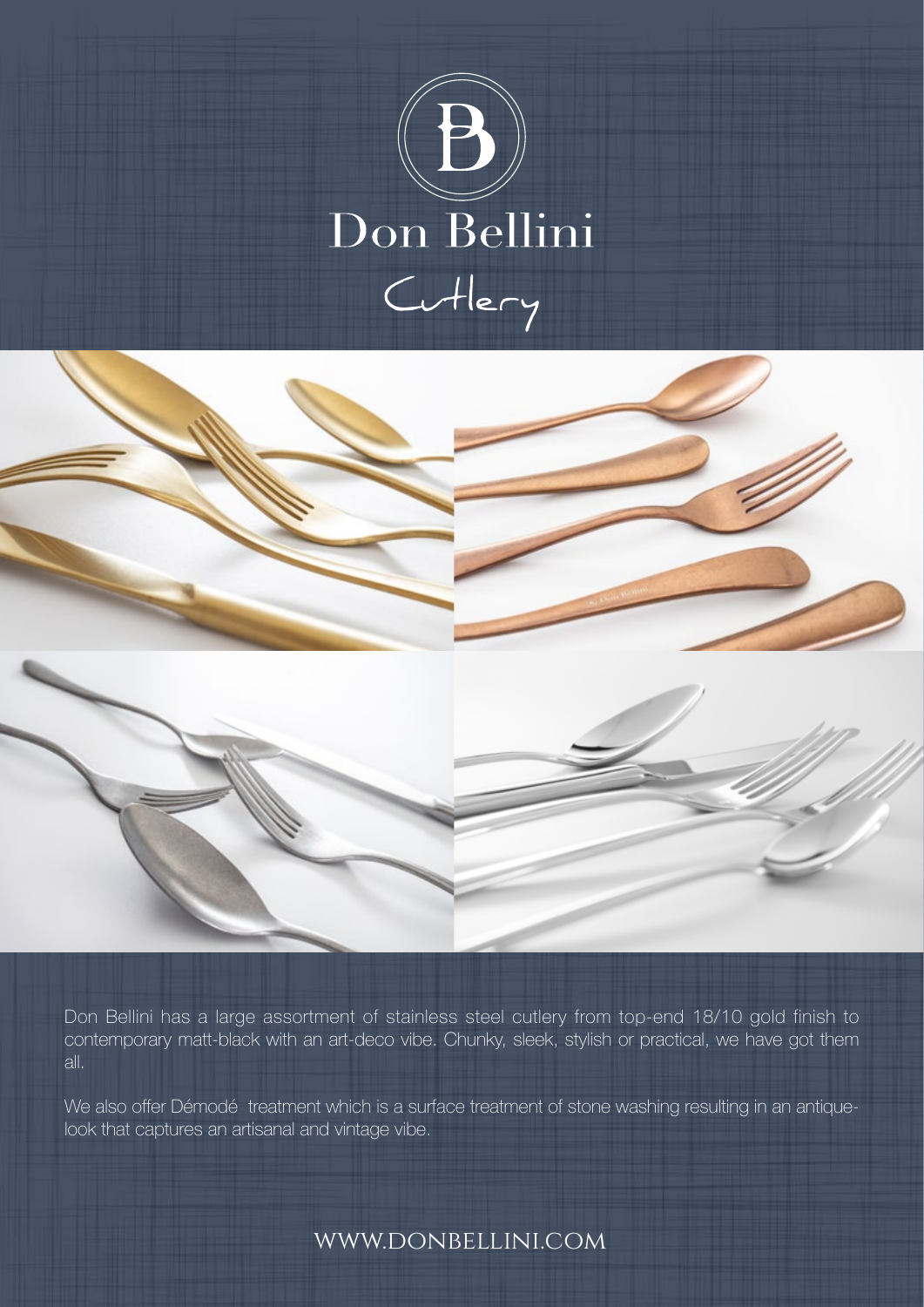**Don Bellini**



| Démodé Amber      | Démodé Brass      | Démodé Silver      |                      |            |           |
|-------------------|-------------------|--------------------|----------------------|------------|-----------|
| DB9022TBS-D-AMBER | DB9022TBS-D-BRASS | <b>DB9022TBS-D</b> | DINNER SPOON         | L 209 mm   | $T3$ mm   |
| DB9022TBF-D-AMBER | DB9022TBF-D-BRASS | <b>DB9022TBF-D</b> | <b>DINNER FORK</b>   | L 208 mm   | $T3$ mm   |
| DB9022TBK-D-AMBER | DB9022TBK-D-BRASS | <b>DB9022TBK-D</b> | <b>DINNER KNIFE</b>  | L 225 mm   | W 110 g   |
| DB9022TSP-D-AMBER | DB9022TSP-D-BRASS | <b>DB9022TSP-D</b> | <b>TEA SPOON</b>     | L 146 mm   | T 2.2 mm  |
| DB9022STK-D-AMBER | DB9022STK-D-BRASS | <b>DB9022STK-D</b> | <b>STEAK KNIFE</b>   | $L$ 224 mm | W 110 g   |
| DB9022CKF-D-AMBER | DB9022CKF-D-BRASS | <b>DB9022CKF-D</b> | <b>CAKE FORK</b>     | L 147 mm   | T 2.2 mm  |
| DB9022MCS-D-AMBER | DB9022MCS-D-BRASS | DB9022MCS-D        | <b>COFFEE SPOON</b>  | L 112 mm   | $T2.2$ mm |
| DB9022SVS-D-AMBER | DB9022SVS-D-BRASS | <b>DB9022SVS-D</b> | <b>SERVICE SPOON</b> | L 243 mm   | $T3$ mm   |
| DB9022SOS-D-AMBER | DB9022SOS-D-BRASS | <b>DB9022SOS-D</b> | SOUP SPOON           | L 172 mm   | $T2.5$ mm |
| DB9022FSF-D-AMBER | DB9022FSF-D-BRASS | <b>DB9022FSF-D</b> | <b>FISH FORK</b>     | L 178 mm   | T 2.5 mm  |
| DB9022FSK-D-AMBER | DB9022FSK-D-BRASS | <b>DB9022FSK-D</b> | <b>FISH KNIFE</b>    | L 203 mm   | $T2.5$ mm |
| DB9022DSS-D-AMBER | DB9022DSS-D-BRASS | <b>DB9022DSS-D</b> | <b>DESSERT SPOON</b> | L 185 mm   | T 2.5 mm  |
| DB9022DSK-D-AMBER | DB9022DSK-D-BRASS | <b>DB9022DSK-D</b> | <b>DESSERT KNIFE</b> | $L$ 209 mm | W 80 g    |
| DB9022DSF-D-AMBER | DB9022DSF-D-BRASS | <b>DB9022DSF-D</b> | <b>DESSERT FORK</b>  | L 184 mm   | T 2.5 mm  |
| DB9022CKS-D-AMBER | DB9022CKS-D-BRASS | DB9022CKS-D        | <b>CAKE SERVER</b>   | $L$ 234 mm | $T3$ mm   |
| DB9022SLF-D-AMBER | DB9022SLF-D-BRASS | <b>DB9022SLF-D</b> | <b>SALAD FORK</b>    | L 286 mm   | $T3$ mm   |
| DB9022SLS-D-AMBER | DB9022SLS-D-BRASS | <b>DB9022SLS-D</b> | SALAD SPOON          | L 286 mm   | $T3$ mm   |
| DB9022SOL-D-AMBER | DB9022SOL-D-BRASS | <b>DB9022SOL-D</b> | <b>SOUP LADLE</b>    | $L300$ mm  | $T3$ mm   |
| DB9022GVL-D-AMBER | DB9022GVL-D-BRASS | <b>DB9022GVL-D</b> | <b>GRAVY LADLE</b>   | L 173 mm   | T 2.5 mm  |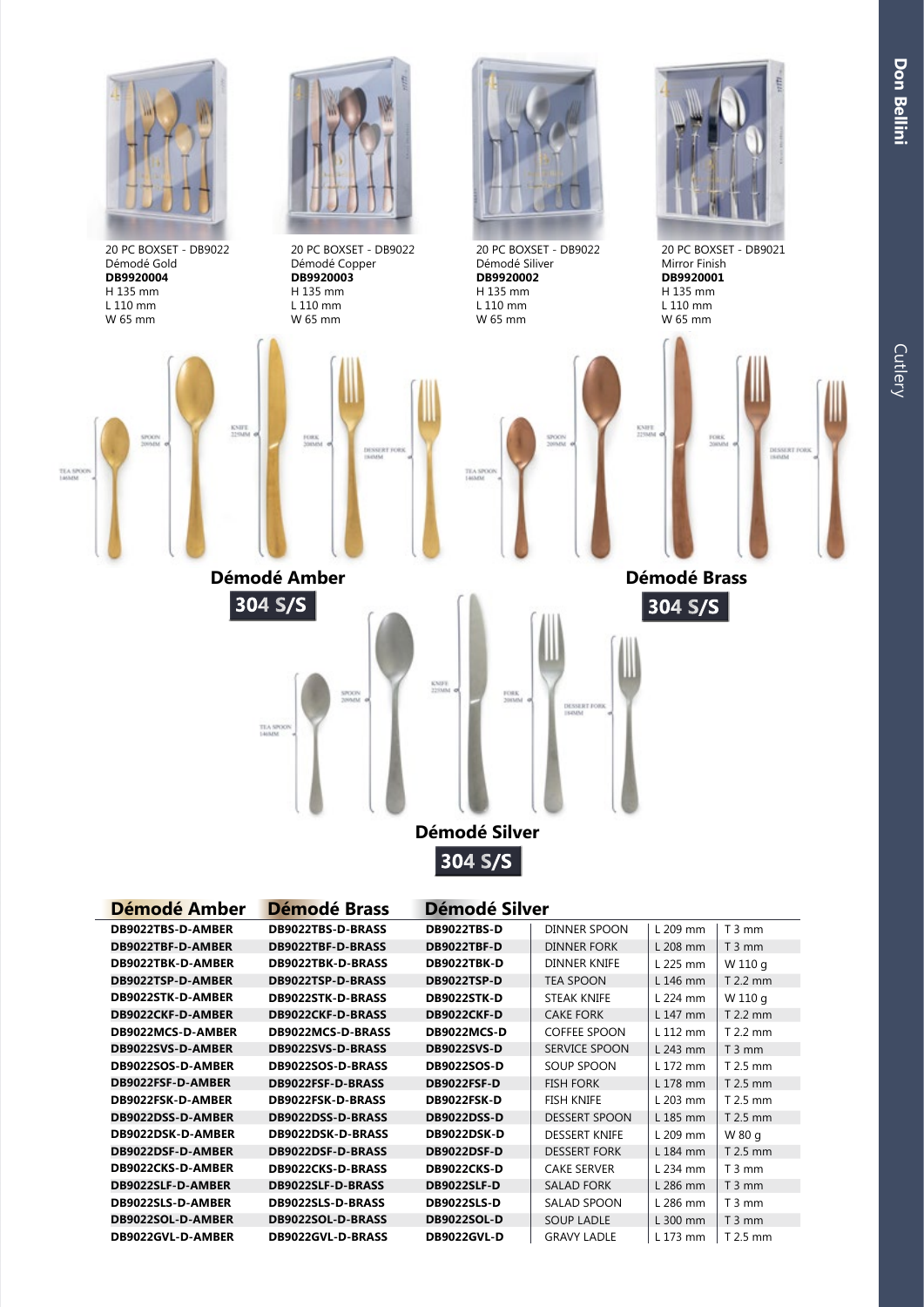

### **DB ROSA DB9021**

| <b>DB9021CKF</b> | <b>CAKE FORK</b>     | L 155 mm   | T 3.5 mm   |
|------------------|----------------------|------------|------------|
| <b>DB9021DSF</b> | <b>DESSERT FORK</b>  | L 184 mm   | T 3.5 mm   |
| <b>DB9021DSK</b> | <b>DESSERT KNIFE</b> | L 210 mm   | W 70 g     |
| <b>DB9021DSS</b> | <b>DESSERT SPOON</b> | L 183 mm   | T 3.5 mm   |
| <b>DB9021MCS</b> | <b>COFFEE SPOON</b>  | $L$ 108 mm | T 2.5 mm   |
| <b>DB9021SOS</b> | <b>SOUP SPOON</b>    | L 176 mm   | T 3.5 mm   |
| <b>DB9021TBF</b> | <b>DINNER FORK</b>   | $L$ 204 mm | $T$ 4.0 mm |
| <b>DB9021TBS</b> | DINNER SPOON         | L 204 mm   | T 4.0 mm   |
| <b>DB9021TBK</b> | <b>DINNER KNIFE</b>  | L 225 mm   | W 80 g     |
| <b>DB9021TSP</b> | <b>TEA SPOON</b>     | L 144 mm   | T 3.5 mm   |

### **GIOVANNI DB9001**

| <b>DB9001BUK</b> | <b>BUTTER KNIFE</b>     | L 165 mm   | T 41.1 g mm       |
|------------------|-------------------------|------------|-------------------|
| <b>DB9001CKF</b> | <b>CAKE FORK</b>        | L 161 mm   | $T5$ mm           |
| <b>DB9001DDS</b> | DISH DISTRIBUTION SPOON | L 215 mm   | $T$ 7 mm          |
| <b>DB9001DSF</b> | <b>DESSERT FORK</b>     | L 197 mm   | $T$ 7 mm          |
| <b>DB9001DSK</b> | <b>DESSERT KNIFE</b>    | $L$ 213 mm | T 96.1 mm         |
| <b>DB9001DSS</b> | <b>DESSERT SPOON</b>    | L 201 mm   | $T$ 7 mm          |
| <b>DB9001ESF</b> | <b>ESCARGOT FORK</b>    | L 129 mm   | $T5$ mm           |
| <b>DB9001FRF</b> | <b>FRUIT FORK</b>       | L 160 mm   | T <sub>5</sub> mm |
| <b>DB9001FSF</b> | <b>FISH FORK</b>        | $L$ 212 mm | $T$ 7 mm          |
| <b>DB9001FSK</b> | <b>FISH KNIFE</b>       | L 225 mm   | T 76.5 mm         |
| <b>DB9001ICS</b> | <b>ICE CREAM SPOON</b>  | L 151 mm   | $T5$ mm           |
| <b>DB9001ISP</b> | <b>ICE SPOON</b>        | L 201 mm   | $T5$ mm           |
| <b>DB9001MCS</b> | <b>COFFEE SPOON</b>     | L 123 mm   | $T5$ mm           |
| <b>DB9001SLF</b> | <b>SALAD FORK</b>       | L 208 mm   | $T$ 7 mm          |
| <b>DB9001SLS</b> | <b>SALAD SPOON</b>      | L 208 mm   | $T$ 7 mm          |
| <b>DB9001SOL</b> | <b>SOUP LADLE</b>       | L 200 mm   | $T$ 7 mm          |
| <b>DB9001SOS</b> | <b>SOUP SPOON</b>       | L 184 mm   | T 7 mm            |
| <b>DB9001STK</b> | <b>STEAK KNIFE</b>      | L 242 mm   | T 12.4 g mm       |
| <b>DB9001SUS</b> | <b>SUGAR SPOON</b>      | L 149 mm   | $T5$ mm           |
| <b>DB9001SVF</b> | <b>SERVICE FORK</b>     | L 222 mm   | $T$ 7 mm          |
| <b>DB9001SVS</b> | <b>SERVICE SPOON</b>    | L 220 mm   | $T$ 7 mm          |
| <b>DB9001TBF</b> | <b>DINNER FORK</b>      | L 214 mm   | $T$ 7 mm          |
| <b>DB9001TBK</b> | <b>DINNER KNIFE</b>     | L 240 mm   | T 123.6 g mm      |
| <b>DB9001TBS</b> | <b>DINNER SPOON</b>     | L 215 mm   | $T$ 7 mm          |
| <b>DB9001TSP</b> | <b>TEA SPOON</b>        | L 153 mm   | $T5$ mm           |





### **LEONARDO DB9004**

| DB9004BUK        | <b>BUTTER KNIFE</b>    | L 170 mm | T 35.4 g |
|------------------|------------------------|----------|----------|
| <b>DB9004CKF</b> | <b>CAKE FORK</b>       | L 158 mm | T 3.8 mm |
| DB9004DSF        | <b>DESSERT FORK</b>    | L 191 mm | T 4.5 mm |
| <b>DB9004DSS</b> | <b>DESSERT SPOON</b>   | L 189 mm | T 4.5 mm |
| <b>DB9004FRF</b> | <b>FRUIT FORK</b>      | L 127 mm | T 3.7 mm |
| <b>DB9004FSF</b> | <b>FISH FORK</b>       | L 205 mm | T 4.5 mm |
| DB9004FSK        | <b>FISH KNIFE</b>      | L 225 mm | W 6.4 g  |
| <b>DB9004ICS</b> | <b>ICE CREAM SPOON</b> | L 145 mm | T 3.7 mm |
| <b>DB9004ISP</b> | <b>ICE SPOON</b>       | L 222 mm | T 3.7 mm |
| DB9004MCS        | <b>COFFEE SPOON</b>    | L 117 mm | T 3.7 mm |
| <b>DB9004SLK</b> | <b>SALAD FORK</b>      | L 203 mm | T 4.5 mm |
| <b>DB9004SLS</b> | <b>SALAD SPOON</b>     | L 200 mm | T 4.5 mm |
| <b>DB9004SOL</b> | <b>SOUP LADLE</b>      | L 195 mm | T 4.5 mm |
| <b>DB9004SOS</b> | <b>SOUP SPOON</b>      | L 180 mm | T 4.5 mm |
| DB9004STK        | <b>STEAK KNIFE</b>     | L 233 mm | W 97.4g  |
| <b>DB9004SUS</b> | <b>SUGAR SPOON</b>     | L 150 mm | T 3.7 mm |
| <b>DB9004TBF</b> | <b>DINNER FORK</b>     | L 210 mm | T 4.5 mm |
| <b>DB9004TBK</b> | <b>DINNER KNIFE</b>    | L 230 mm | W 98.2 g |
| <b>DB9004TBS</b> | DINNER SPOON           | L 208 mm | T 4.5 mm |
| <b>DB9004TSP</b> | <b>TEA SPOON</b>       | L 159 mm | T 3.8 mm |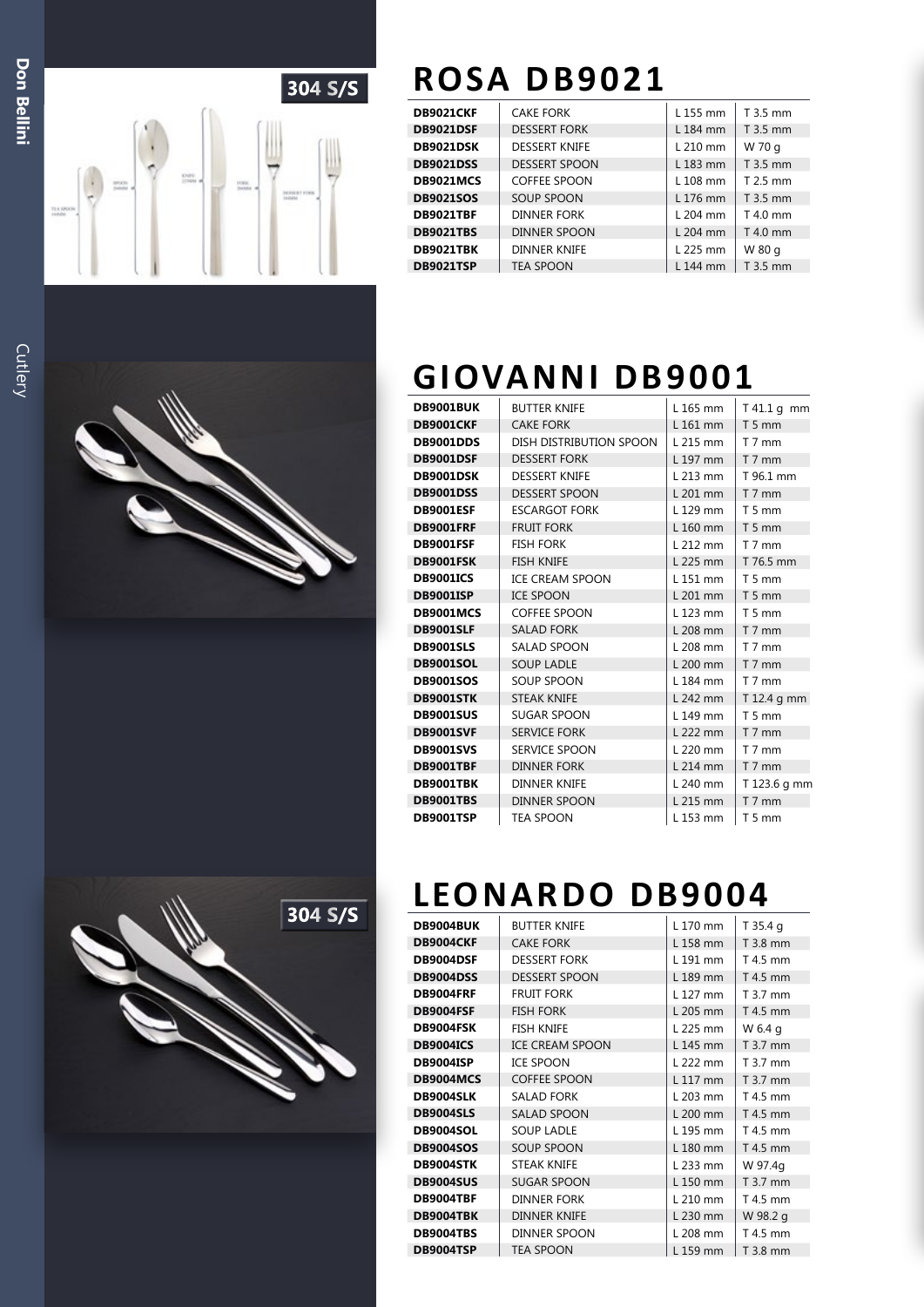

## **LORENZO DB9006**

| <b>DB9006TBF</b> | <b>DINNER FORK</b>  | L 220 mm   | T 7 mm    |
|------------------|---------------------|------------|-----------|
| DB9006TBK        | <b>DINNER KNIFE</b> | $L$ 250 mm | W 48.2 mm |
| <b>DB9006TBS</b> | DINNER SPOON        | L 215 mm   | T 7 mm    |
| <b>DB9006TSP</b> | <b>TEA SPOON</b>    | L 145 mm   | T 6 mm    |

|  |  |  |  | <b>VALENTINO DB9010</b> |  |  |  |
|--|--|--|--|-------------------------|--|--|--|
|  |  |  |  |                         |  |  |  |

| DB9010TBF        | DINNER FORK      | L 202 mm   | $T2.5$ mm        |
|------------------|------------------|------------|------------------|
| DB9010TBK        | DINNER KNIFE     | L 235 mm   | W 72.1 a         |
| <b>DB9010TBS</b> | DINNER SPOON     | L 204 mm   | $\vert$ T 2.5 mm |
| <b>DB9010TSP</b> | <b>TEA SPOON</b> | $L$ 133 mm | $\vert$ T 2 mm   |



# **304 S/S**

### **ANTONIO DB9018**

| <b>DB9018CKF</b> | <b>CAKE FORK</b>     | L 144 mm   | $T4$ mm  |
|------------------|----------------------|------------|----------|
| <b>DB9018DSF</b> | <b>DESSERT FORK</b>  | L 185 mm   | T 4.5 mm |
| <b>DB9018DSK</b> | <b>DESSERT KNIFE</b> | L 235 mm   | T420 g   |
| <b>DB9018DSS</b> | <b>DESSERT SPOON</b> | L 185 mm   | T 4.5 mm |
| <b>DB9018MCS</b> | <b>COFFEE SPOON</b>  | L 118 mm   | $T3$ mm  |
| <b>DB9018SOS</b> | <b>SOUP SPOON</b>    | L 178 mm   | T 4.5 mm |
| <b>DB9018TBF</b> | <b>DINNER FORK</b>   | $L$ 204 mm | $T5$ mm  |
| <b>DB9018TBK</b> | <b>DINNER KNIFE</b>  | L 235 mm   | T 420g   |
| <b>DB9018TBS</b> | <b>DINNER SPOON</b>  | $L$ 203 mm | $T5$ mm  |
| <b>DB9018TSP</b> | <b>TEA SPOON</b>     | L 135 mm   | $T4$ mm  |

# **VINTAGE DB9219**

| <b>DB9219TBF</b> | DINNER FORK         | . L 204 mm | $\perp$ T 3 mm   |
|------------------|---------------------|------------|------------------|
| <b>DB9219TBK</b> | <b>DINNER KNIFE</b> | L 225 mm   | T 420 a          |
| <b>DB9219TBS</b> | DINNER SPOON        | L 203 mm   | $\lfloor$ L 3 mm |
| <b>DB9219TSP</b> | TEA SPOON           | L 137 mm   | $\perp$ L 2.5 mm |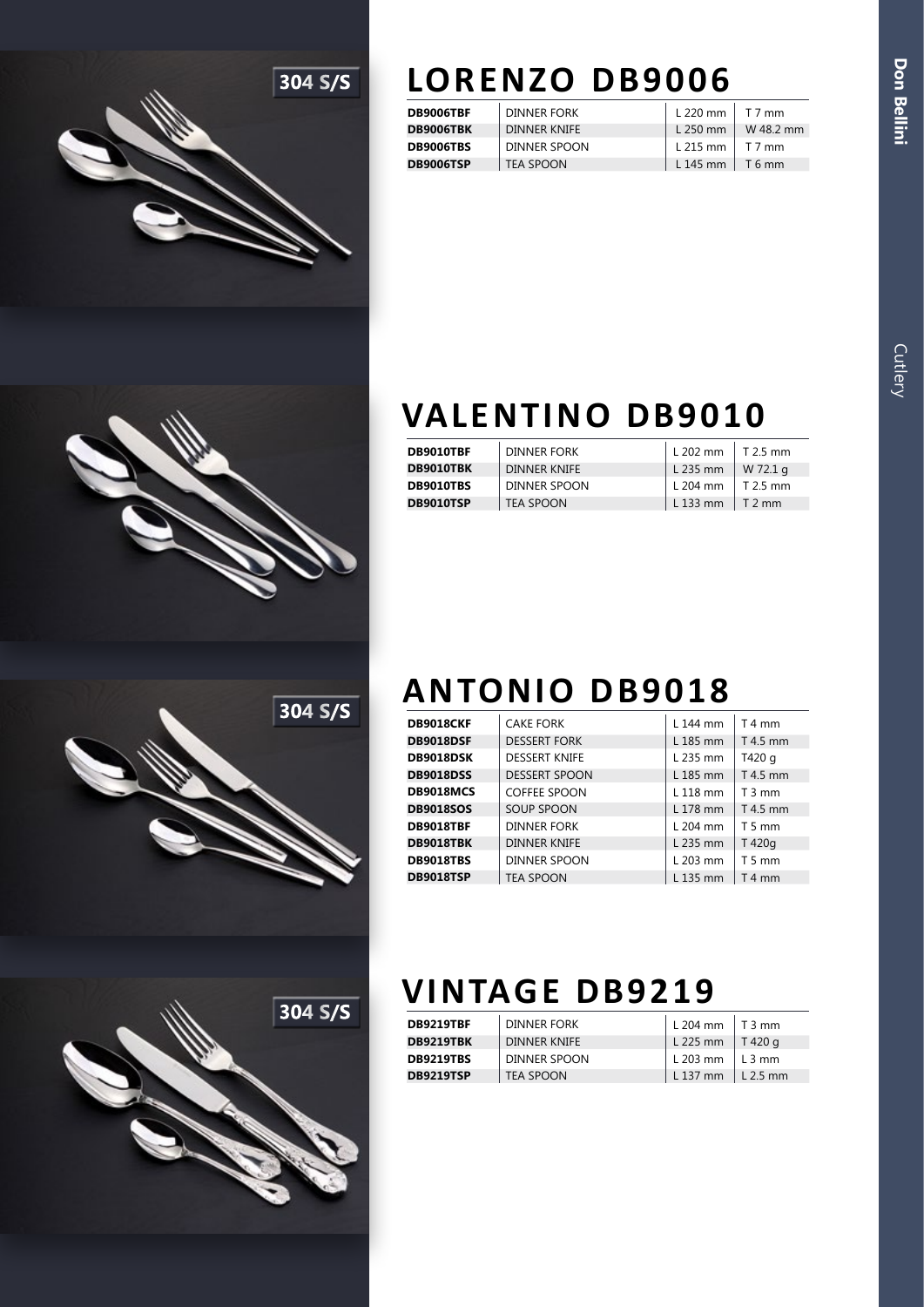Cutlery



**304 S/S**

**304 S/S**

### **POMPEI**

| <b>DINNER FORK</b>  | $L$ 218 mm | T 26 mm   |
|---------------------|------------|-----------|
| <b>DINNER KNIFE</b> | L 220 mm   | W 60 g    |
| DINNER SPOON        | $L$ 190 mm | $T$ 40 mm |
| TEA SPOON.          | $L$ 126 mm | $T30$ mm  |